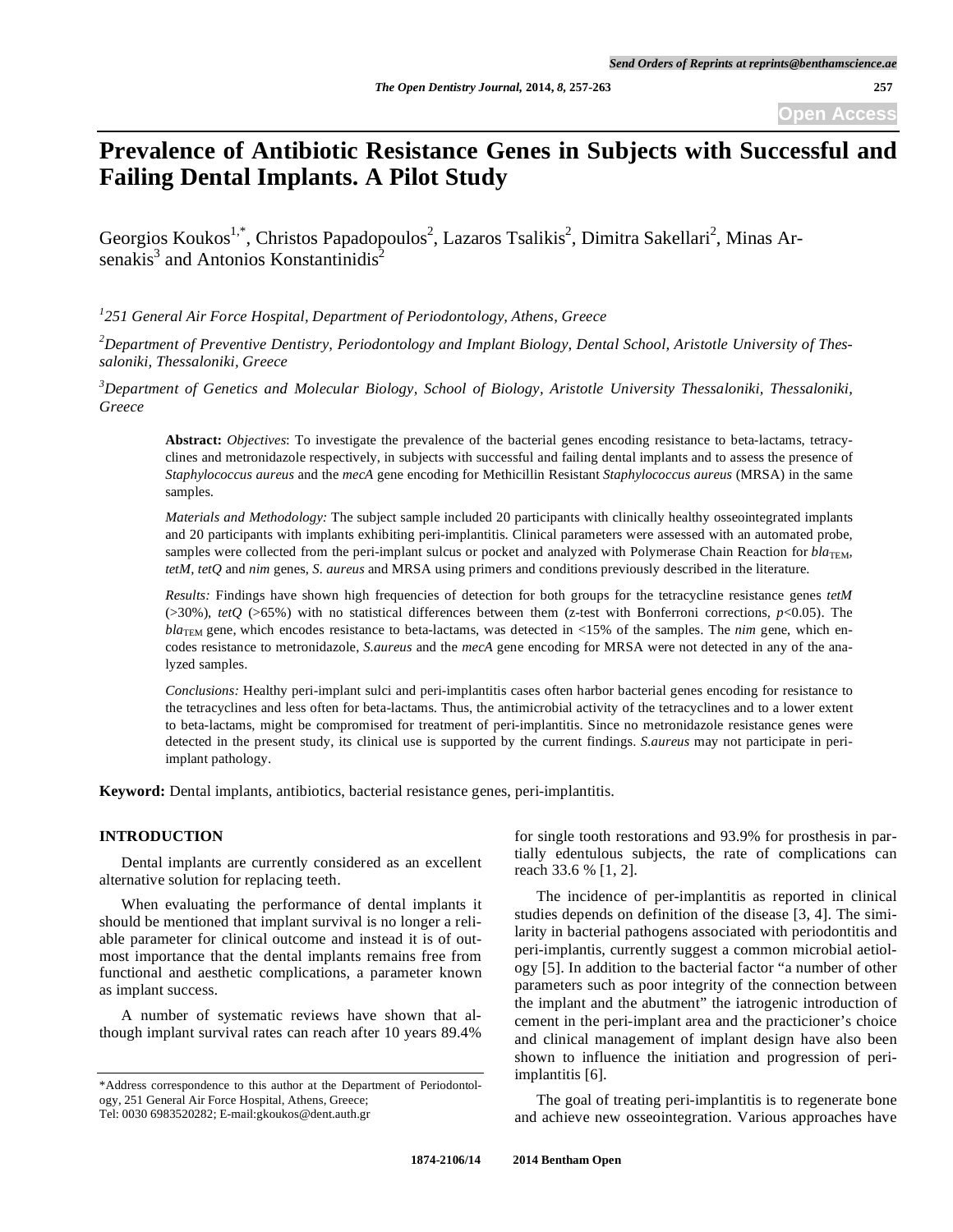been applied for treating both peri-implant mucositis and peri-implantitis, based on the concept they are both infectious diseases. According to the current evidence, it is suggested that non-surgical therapy leads to unpredictable outcomes, although in some cases it has been shown that adjunctive antibiotics might assist in resolution of periimplantitis [7-9]. Surgical treatment for treating periimplantitis has also been applied, using various techniques with or with out adjunctive antimicrobials [10]. Again, based on the current evidence, no definite clinical guidelines can be extrapolated, especially regarding the role of systemic or local antimicrobials, which could lead to predictable therapeutical outcomes.

 The administration of antimicrobials is globally compromised by the growing phenomenon of antimicrobial resistance [11]. Due to the over- or mis- use of antibiotic compounds worldwide, several classes of antibiotics, including the ones administered for oral infections, can now be ineffective against various bacterial species, due to dissemination of antibiotic resistance, which is frequently spread by genetic material and is favored in the oral environment due to the biofilm nature of bacterial deposits [12, 13].

Therefore, the recognition of specific genes which encode for mechanisms of resistance to various antibiotics, might have clinical significance, by guiding the clinicians in a personalized choice and prescription of specific antimicrobials.

Aim of the current pilot study was to investigate the prevalence of bacterial genes encoding for antimicrobial resistance against classes of antibiotics commonly used for treatment of peri-implantitis in healthy and diseased periimplant sulci. The presence of *S.aureus* and the Methicillin Resistant *Staphylococcus aureus* (MRSA) was also assessed in the same samples.

# **MATERIALS AND METHODOLOGY**

#### **Subject Sample and Study Design**

Differences between groups regarding the prevalence of investigated resistance genes was set as the primary outcome of the present study [14]. The experiment was set to have at least 80% power to detect differences of 25% with a significance level (a) of 0.05 (two-tailed). Therefore 20 subjects were required for each group (Statmate**®**,GraphPad Inc,San Diego,CA,USA)

The study was conducted according to the protocol outlined by the Research Committee, Aristotle University of Thessaloniki, Greece and approved by the Ethical Committee of the School of Dentistry (#120), in compliance with the ethical principles of the World Medical Association Declaration of Helsinki. All patients read and signed an appropriate informed consent document prior to the participation in the study.

#### **Inclusion Criteria**

To be included in the study, subjects should fulfill the following criteria:

- a) age  $>30$  years.
- b) absence of systemic diseases or medications known to affect periodontal tissues, infectious conditions (hepatitis, HIV) or pregnancy and lactation.
- c) no periodontal treatment or antibiotic intake during the last six months.

In addition participants should fulfill one of the following conditions:

- a) subjects with periodontal health (bleeding on probing  $\leq 10\%$ , without any clinical attachment loss  $\geq 3$ mm) and a single osseointegrated implant present for at least 5 years in the dentition with probing depth <3mm , without any clinical attachment loss on the site of the implant and no bleeding on probing .
- b) subjects at the supportive periodontal therapy phase , treated at least 5 years ago and exhibiting a single implant present for at least 5 years in the dentition with peri-implantitis (bleeding on probing/suppuration and probing depth >6mm or bone loss >2.5mm on the implant) [3].

#### **Clinical Recordings**

Clinical recordings were performed at six points of all teeth present at the dentition (mesio-buccal, buccal, distobuccal, mesio-lingual, lingual, distolingual). Recordings were performed by a calibrated examiner (GK) using an automated probe (Florida probe, Florida Probe Corporation, Gainesville, FL, USA) and included the following parameters:

- a) Probing Pocket Depth
- b) Recession
- c) Clinical Attachment Level
- d) Bleeding on Probing

#### **Clinical Sampling**

Samples were taken from healthy and peri-implantitis sites, with sterile paper points left in the sulcus for 30 seconds, after removing supragingival plaque with sterile Gracey curettes. All samples were immediately placed in 200 μl of TE buffer (Tris HCL 10 mM, EDTA 1 mM, pH 7.5) and stored at  $-20^{\circ}$ C, until assayed.

# **Polymerase Chain Reaction (PCR)**

Analysis of samples was performed blindly (coded samples). All experiments were performed in the Department of Microbiology, School of Biology, Aristotle University of Thessaloniki, Greece.

The main methodology applied for analysis of samples was Polymerase Chain Reaction (PCR). First of all, PCR was performed for the detection of the *16S* ribosomal RNA gene, in order to verify that the clinical samples contained identifiable bacterial DNA [15]. Samples were further analyzed by PCR for the presence of the *tetM, tetQ, bla*TEM, nim, *nuc a*nd *mecA* genes. All experiments were run with PCR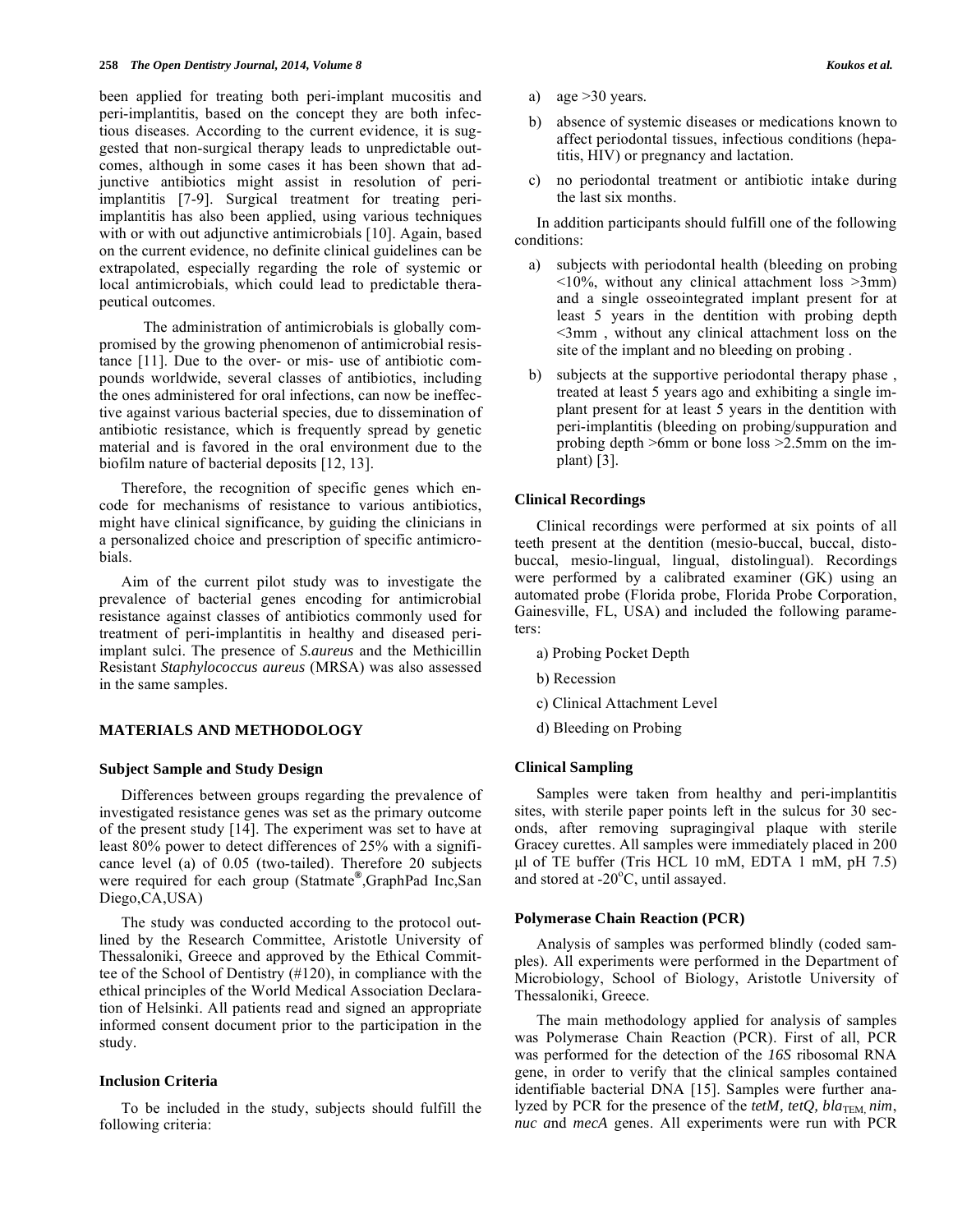# **Table 1. Polymerase Chain Reaction (PCR) primers used in the study.**

|                    | <b>PCR Primers</b>                                                                                  |
|--------------------|-----------------------------------------------------------------------------------------------------|
| 16S                | 5'-CAG GAT TAG ATA CCC TGG TAG TCC ACG C-3' and 5'- GAC GGG CGG TGT GTA CAA GGC CCG GGA ACG-3' [15] |
| tetM               | 5'-GAC ACG CCA GGA CAT ATG G-3' and 5'-TGC TTT CCT CTT GTT CGA G-3' [16]                            |
| tetQ               | 5'-GGC TTC TAC GAC ATC TAT TA-3' and 5-CAT CAA CAT TTA TCT CTC TG-3' [17]                           |
| bla <sub>TEM</sub> | 5'-AGATCAGTTGGGTGCACGAG -3'and 5'-CAGTGCTGCAATGATACCGC -3' [18]                                     |
| nim                | 5'-ATG TTC AGA GAA ATG CGG CGT AAG CG-3 and 5'-GCT TCC TTG CCT GTC ATG TGC TC-3' [19]               |
| nuc                | 5'-TCAGCAAATGCATCACAAACAG-3' and 5'-CGTAAATGCACTTGCTTCAGG-3' [20]                                   |
| mecA               | 5'-GGGATCATAGCGTCATTATTC-3' and 5'-AACGATTGTGACACGATAGCC-3 [21]                                     |

#### **Table 2. Polymerase Chain Reaction (PCR) conditions.**

| <b>PCR Conditions</b>            | <b>16S</b>                  | tetM                        | tetQ                        | $bla$ <sub>TEM</sub>  | nim                                     | nuc                            | mecA                     |
|----------------------------------|-----------------------------|-----------------------------|-----------------------------|-----------------------|-----------------------------------------|--------------------------------|--------------------------|
| Initial denaturation             | 95°C for 5min               | 95°C for 5min               | 95°C for 5min               | 94°C for 10min        | 94°C for<br>10 <sub>min</sub>           | $94^{\circ}$ C for 10min       | 94°C for 10min           |
| Denaturation                     | 94°C for 1min               | 94°C for<br>30sec           | 94°C for 30<br>sec          | 94°C for 1min         | $94^{\circ}$ C for $30s$                | 94°C for 30s                   | $94^{\circ}$ C for $30s$ |
| Annealing                        | 55°C for 1min               | 55°C for 1min               | $50^{\circ}$ C for 1 min    | 62°C for 1min         | 62°C for 1min                           | 58°C for 1min                  | 55°C for 1min            |
| Extension                        | $72^{\circ}$ C for 34s      | $72^{\circ}$ C for 90 s     | $72^{\circ}$ C for 160 s    | 72°C for 1min         | 72°C for 1min                           | 72°C for 1min                  | 72°C for 1min            |
| Step 2 to 4                      | 34 cycles                   | 37 cycles                   | 37 cycles                   | 35 cycles             | 35 cycles                               | 35 cycles                      | 30 cycles                |
| Final extension                  | 72°C for 3min               | $72^{\circ}$ C for<br>10min |                             | 72°C for 10min        | $72^{\circ}$ C for<br>10 <sub>min</sub> | 72°C for 10min                 | 72°C for 10min           |
| DNA template                     | $5 \mu l$                   | $5 \mu l$                   | $5 \mu l$                   | $5 \mu l$             | $5 \mu l$                               | $5 \mu l$                      | $5 \mu l$                |
| dNTPs mix, 10mM                  | $1 \mu l (200 \mu M)$       | $1 \mu l (200 \mu M)$       | $1 \mu l (200 \mu M)$       | $2 \mu l (400 \mu M)$ | $1 \mu l (200 \mu M)$                   | $2 \mu l (400 \mu M)$          | $2 \mu l (400 \mu M)$    |
| Reaction Buffer 5x               | $10\mu$                     | $10\mu$                     | $10\mu1$                    | $10\mu$               | $10 \mu l$                              | $10\mu$ l                      | $10\mu$ l                |
| MgCl <sub>2</sub> Solution, 25mM | $3 \mu l$ (1.5mM)           | $3 \mu l$ (1.5mM)           | $3 \mu l$ (1.5mM)           | $4 \mu l$ (2mM)       | $3 \mu l$ (1.5mM)                       | $4 \mu l$ (1.5mM)              | $3 \mu l$ (1.5mM)        |
| Upstream Primer,<br>$10 \mu M$   | $2.5 \mu l$<br>$(0.5\mu M)$ | $2.5 \mu l$<br>$(0.5\mu M)$ | $2.5 \mu l$<br>$(0.5\mu M)$ | $5 \mu l$ (1 $\mu$ M) | $5 \mu l$ (1 $\mu$ M)                   | $6 \mu l$ (1 $\mu$ M)          | $5 \mu l$ (1 $\mu$ M)    |
| Downstream Primer,<br>$10 \mu M$ | $2.5$ µl<br>$(0.5\mu M)$    | $2.5$ µl<br>$(0.5 \mu M)$   | $2.5 \mu l$<br>$(0.5\mu M)$ | $5 \mu l$ (1 $\mu$ M) | $5 \mu l$ (1 $\mu$ M)                   | $6 \mu l$ (1 $\mu$ M)          | $5 \mu l$ (1 $\mu$ M)    |
| Taq polymerase, 5U/µl            | $0.25$ µl<br>(1.25U)        | $0.25$ µl<br>(1.25U)        | $0.25 \mu$ l<br>(1.25U)     | $0.25 \mu l$ (1.25U)  | $0.25 \mu$<br>(1.25U)                   | $0.25 \mu$ l $(1.25 \text{U})$ | $0.25$ ul $(1.25U)$      |
| Water for injection              | $25.75 \mu$ l               | $25.75 \mu$                 | $25.75 \mu$ l               | $18.75 \mu$           | $20.75 \mu$                             | $19.75 \mu$                    | $19.75 \mu$              |

conditions and primers previously reported to the literature and are described in Tables **1** and **2** [15-21].

The *tetM* and *tetQ* genes confer resistance to the tetracyclines, the *bla*TEM gene to beta-lactams, and the *nim* genes to metronidazole. The *nuc* gene encodes a thermonuclease exclusive for *S*.*aureus*, while the *mecA* gene is characteristic for MRSA.

The final volume of the reaction mixture for each PCR assay was 50 μl, A Peltier Thermal Cycler (PTC-100, Peltier Thermal Cycler, MJ Research) was used for experiments.

For each set of samples analyzed by PCR a negative and a positive control were used. Sterile water for injection (Demo S.A. Pharmaceutical Industry,Athens,Greece), was used as negative control (replacing DNA template into the PCR reactions). Positive controls included bacterial species positive for the above mentioned bacterial genes [22].

 The products of the DNA amplification were electrophoresed through a 2% agarose gel, stained with ethidium bromide, exposed under UV light and photographed. A 100bp DNA ladder (Invitrogen, Carlsbad, CA, USA) was also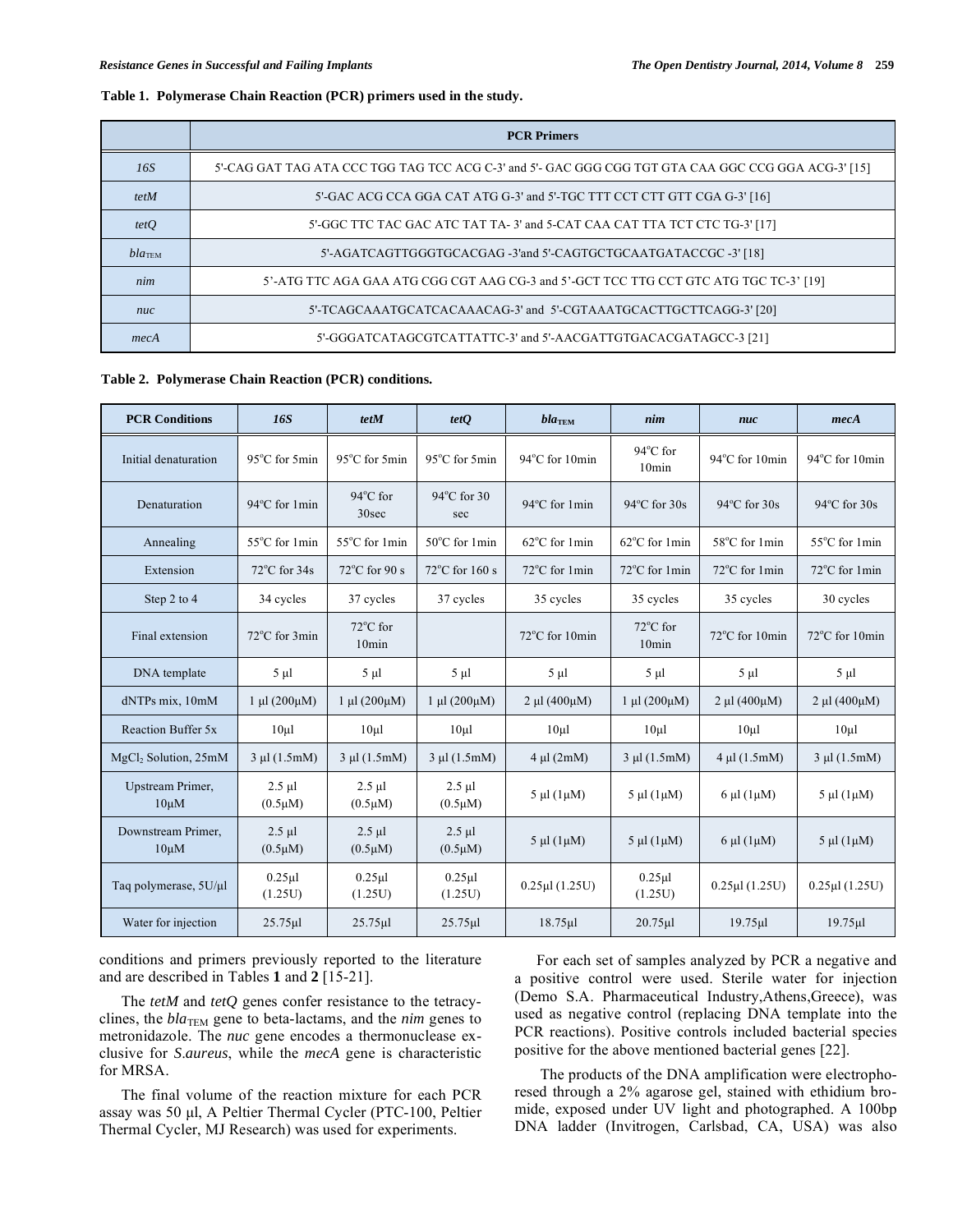**Table 3. Demographic data of participants.** 

| <b>Diagnosis</b>                                                 | Total | Age (mean $\pm$ SD) | Male $(\% )$ | Smokers $(\% )$ |
|------------------------------------------------------------------|-------|---------------------|--------------|-----------------|
| Participants with clinically healthy osseointegrated<br>implants | 20    | $55.2 \pm 8.9$      | 45           | 40              |
| Participants with peri-implantitis                               | 20    | $55.4 + 9.8$        | 60           | 50              |

No statistically significant differences between groups were observed (Kruskal -Wallis test and z-test with Bonferroni corrections, p>0.05)

**Table 4. Periodontal clinical parameters of the two groups with osseointegrated implants.** 

|                                                                  | N  | <b>Probing Depth (mm)</b><br>$(\text{mean} \pm \text{SD})$ | <b>Reseccion</b><br>$mean \pm SD$ | <b>Clinical Attachment</b><br>Level (mm)<br>$(\text{mean} \pm \text{SD})$ | <b>Bleeding on probing</b><br>(%) |
|------------------------------------------------------------------|----|------------------------------------------------------------|-----------------------------------|---------------------------------------------------------------------------|-----------------------------------|
| Participants with clinically healthy<br>osseointegrated implants | 20 | $2 \pm 0.4$<br>(a)                                         | $0.1 \pm 0.2$                     | $1.6 \pm 0.4$<br>(b)                                                      | $6\% + 5\%$<br>(a)                |
| Participants with peri-implantitis                               | 20 | $3.3 \pm 0.7$<br>(a)                                       | $0.4 \pm 0.5$                     | $3.7 \pm 0.9$<br>(b)                                                      | $32\% \pm 28\%$<br>(a)            |

Statistically significant differences between groups are indicated by the same letter (Kruskal -Wallis test and z-test with Bonferroni corrections, p<0.05)

loaded on agarose gel as a molecular weight standard. The amplified fragment sizes were 625bp for *16S* rRNA, 754bp for  $tetQ$ , 397bp for  $tetM$ , 458bp for  $nim$ , 618bp for  $bla_{TEM}$ , 255bp for *nuc*  $\kappa \alpha$  527bp for *mecA*. The electrophoresis for each PCR product was carried out twice in order to test the reproducibility of the method.

### **Statistical Analyses**

The statistical analysis of the data was carried out with the statistical package SPSS 19.0 version (SPSS Inc., Chicago, IL, USA).

Differences regarding the distribution of participants, according to gender and smoking were sought by applying the z-test for proportions adjusted with Bonferroni corrections and differences between the two groups regarding mean age were sought by applying the Kruskal -Wallis test.

For clinical parameters, indicators of Descriptive Statistics were used, such as mean and standard deviation for each group, with the patient as the observational unit. Differences in clinical parameters for full-mouth periodontal recordings and investigated implants respectively, were sought by applying the Kruskal-Wallis test.

Differences in the prevalence of investigated genes were also sought between the group with healthy implants and peri-implantitis, by applying the *z*-test for proportions adjusted with Bonferroni corrections.

Statistical significance was set for all comparisons at the 0.05 level.

# **RESULTS**

Demographic data for participants are presented in Table **3**. Participants were age and smoking status matched, (Kruskal-Wallis and z-test with Bonferroni corrections-tests, *p*>0.05).

Clinical parameters for the two groups and for investigated implants are presented in Tables **4** and **5** respectively. Groups were statistically different regarding clinical parameters of full mouth periodontal conditions (Kruskal-Wallis and z-test with Bonferroni corrections-tests, *p*<0.05) as depicted in Table **4**. Clinical parameters of investigated implants also displayed significant statistical differences between the two groups as presented in Table **5** (Kruskal-Wallis and z-test with Bonferroni corrections-tests, *p*<0.05) with significant peri implant disease (mean probing depth,, clinical attachment loss and bleeding on probing) in the peri implantitis group.

The distribution of investigated genes is displayed in Table **6**. According to the findings of the present study, no differences were observed between the healthy implants vs peri-implantitis groups regarding the prevalence of three out of six investigated antimicrobial resistance genes. Findings have shown high frequencies of detection for both groups for the tetracycline resistance genes *tetM*  $(\geq 30\%)$ , *tetQ*  $(\geq 65\%)$ with no statistical differences between them (z-test with Bonferroni corrections, *p*<0.05). The *bla*<sub>TEM</sub> gene, which encodes resistance to beta-lactams, was detected in <15% of the samples. The *nim* gene, which encodes resistance to metronidazole, *S.aureus* and the *mecA* gene encoding for MRSA were not detected in any of the analyzed samples (Table **6**).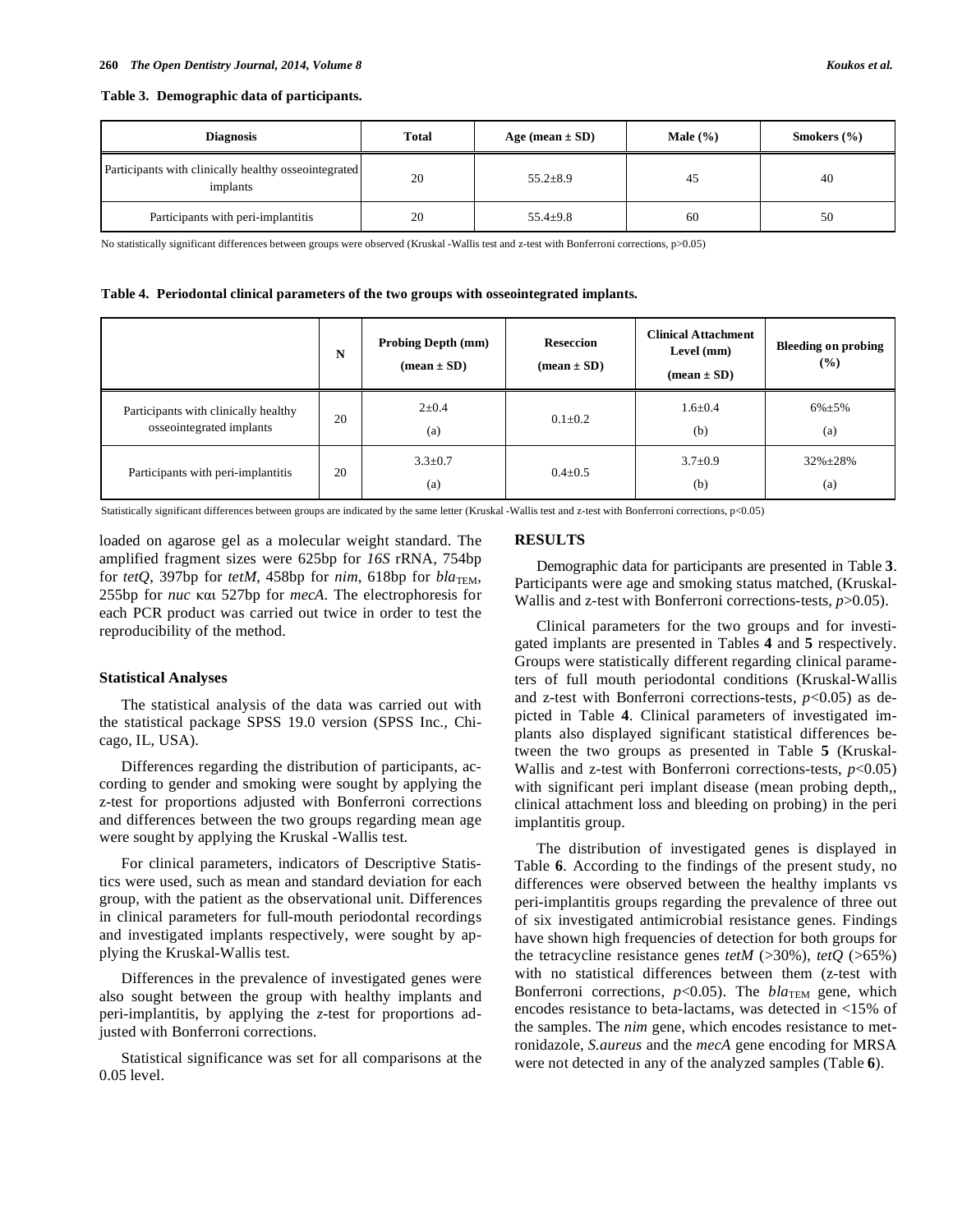| Table 5. Clinical parameters of evaluated implants. |  |  |  |  |  |  |
|-----------------------------------------------------|--|--|--|--|--|--|
|-----------------------------------------------------|--|--|--|--|--|--|

|                                                  | N  | <b>Probing Depth (mm)</b><br>$(\text{mean} \pm \text{SD})$ | <b>Reseccion</b><br>$(\text{mean} \pm \text{SD})$ | <b>Clinical Attachment Level</b><br>(mm)<br>$(\text{mean} \pm \text{SD})$ | <b>Bleeding on Probing</b><br>(%) |
|--------------------------------------------------|----|------------------------------------------------------------|---------------------------------------------------|---------------------------------------------------------------------------|-----------------------------------|
| Clinically healthy osseointe-<br>grated implants | 20 | $2.1 \pm 0.5$<br>(a)                                       | $0.1 \pm 0.2$                                     | $2.1 \pm 0.5$<br>(b)                                                      | $\overline{0}$<br>(a)             |
| Peri-implantitis                                 | 20 | $5.9 + 1$<br>(a)                                           | $-0.5 \pm 1.3$                                    | $5.4 \pm 1.7$<br>(b)                                                      | $88\% \pm 20\%$<br>(a)            |

Statistically significant differences between groups are indicated by the same letter (Kruskal -Wallis test and z-test with Bonferroni corrections, p<0.05)

|  |  |  |  |  | Table 6. Frequency of detection of tetM, tetQ, bla <sub>TEM</sub> nim, Staphylococcus aureus and mecA in evaluated implants. |
|--|--|--|--|--|------------------------------------------------------------------------------------------------------------------------------|
|--|--|--|--|--|------------------------------------------------------------------------------------------------------------------------------|

|                                                                     | N  | tetM<br>$\frac{0}{0}$<br>(positive/total) | tetQ<br>$\frac{0}{0}$<br>(positive/total) | $bla$ TEM<br>$\frac{0}{0}$<br>(positive/total) | nim<br>$\frac{0}{0}$<br>(positive/total) | <i>S.aureus</i><br>$\frac{0}{0}$<br>(positive/total) | mecA<br>$\frac{0}{0}$<br>(positive/total) |
|---------------------------------------------------------------------|----|-------------------------------------------|-------------------------------------------|------------------------------------------------|------------------------------------------|------------------------------------------------------|-------------------------------------------|
| Participants with clinically<br>healthy osseointegrated<br>implants | 20 | 30%<br>(6/20)                             | 65%<br>(13/20)                            | 15%<br>(3/20)                                  | 0%                                       | 0%                                                   | 0%                                        |
| Participants with peri-<br>implantitis                              | 20 | 40%<br>(8/20)                             | 75%<br>(15/20)                            | 5%<br>(1/20)                                   | 0%                                       | 0%                                                   | 0%                                        |
| Total                                                               | 40 | 35%                                       | 70%                                       | 10%                                            | 0%                                       | 0%                                                   | 0%                                        |

No differences were observed between groups (z-test for proportions with Bonferroni corrections, p>0.05)

# **DISCUSSION**

Peri-implant diseases and their effective treatment pose an increasing clinical challenge. Studies regarding the incidence of peri-implant mucositis have reported that up to 48% of implants in a follow-up period of up to 14 years can be affected by this condition which can be both preventable and reversible once early diagnosed [23].

In contrast, the reported prevalence of peri-implantitis presents distinct differences, attributed mainly to the variety of clinical and radiographic thresholds set for the disease.

Regarding the etiology and pathogenetic mechanisms, it is currently accepted, that peri-implant diseases are infectious in nature, similar to periodontal diseases and occur as the result of an imbalance between the bacterial challenge and host response. At the present time, Gram-negative anaerobic species known consensus pathogens for periodontitis, have also been associated with peri-implantitis. Thus, members of the "red complex" as described by Socransky et al.1998, including *Porphyromonas gingivalis*, *Treponema denticola* and *Tanerella forsythia*, along with Gram-negative anaerobes such as *Prevotella* and *Fusobacterium* spp, have been shown to be present in peri-implantitis lesions [24]. It should be noticed that species not known to clearly be involved in periodontal pathology such as *Staphylococcus aureus*, have been associated to correlate with the initiation of peri-implantitis [23, 25, 26].

The implication of *S. aureus* and MRSA in peri-implant pathology is not supported by findings of the present study, albeit the limited subject sample since neither was detected in any of the investigated samples. Nevertheless it should be kept in mind that the aetiopathological significance of species such as *Candida albicans*, Gram-negative enteric rods and *Staphylococci spp* remains unclear and more studies are required [25].

Previous studies, displaying the presence of *Staphylococcus spp* and *S. aureus* in peri-implant lesions, by applying cultural techniques, reported that participants had previously used antibiotics [27]. Therefore, findings of the present study are not comparable with the above mentioned data, since according to criteria of inclusion of the study, subjects have not been administered antibiotics for at least 6 months prior to enrollment. The findings are also in agreement with previous studies, which reported that when *Staphylococci spp* have been detected in peri-implantitis lesions, they belonged mainly to the species *S. epidermidis* and not to *S.aureus*  [26,28].

According to findings of the present study, the genes encoding for resistance to the tetracyclines were detected in high frequencies in the subject sample irrelevant of periimplant conditions (> 30% for *tetM* and >65% for *tetQ*). These genes have been shown to correlate with Grampositive non pathogenic species and Gram-negative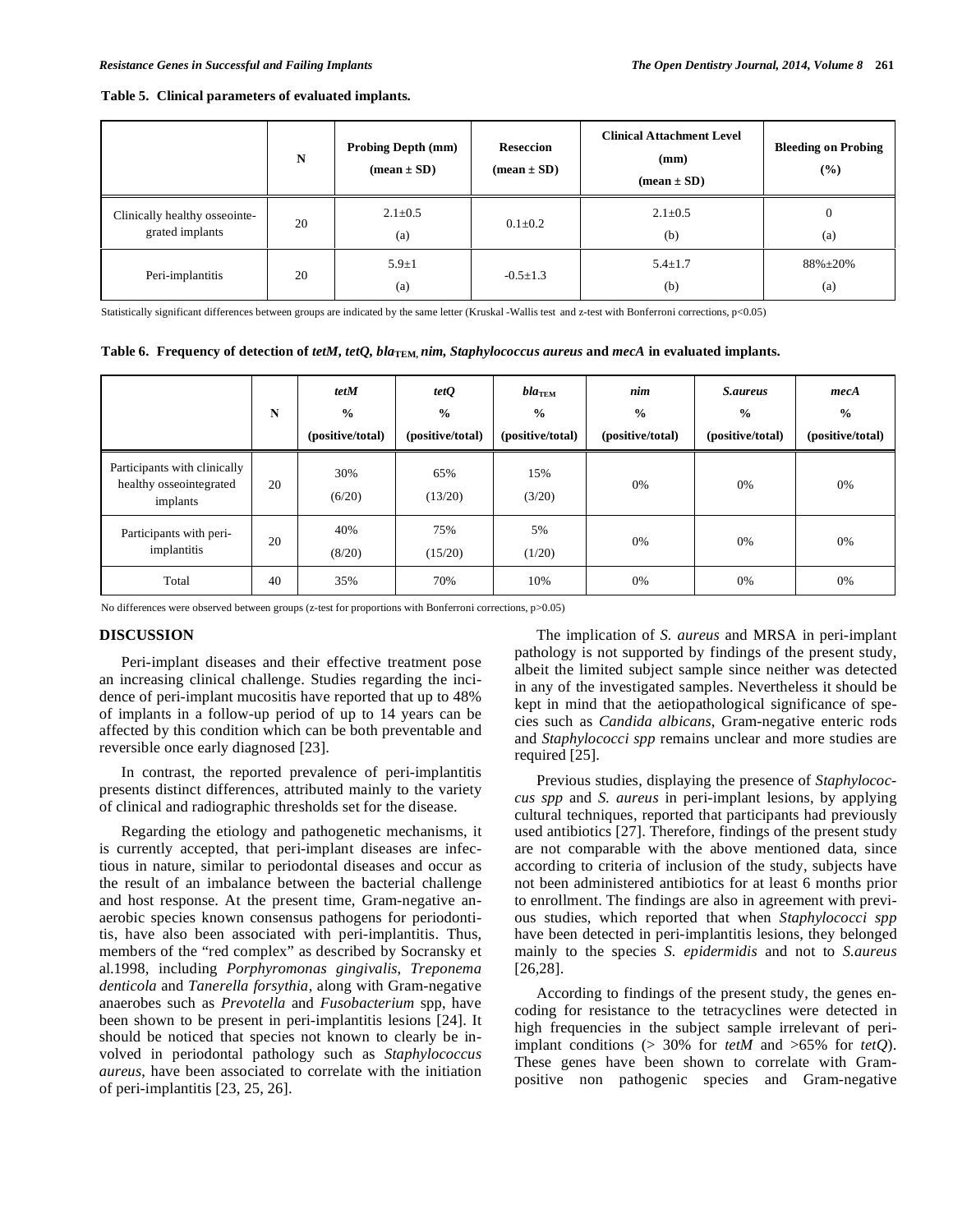periodontal pathogens respectively [16, 17]. These high frequencies of detection might suggest that this class of antibiotics is not suitable for treating peri-implant infection. Previous studies in the literature have generally positive effects in clinical parameters of peri-implant lesions after local administration of tetracycline's [29-32], but the outcome is generally unpredictable for all patients and further clinical trials are required and no data exist in the literature regarding the effect of antimicrobial resistance in the outcome of these treatments.

The *bla*<sub>TEM</sub> gene, which encodes for resistance to the beta-lactams, was detected, according to present findings, in much lower frequencies compared to *tetM* and *tetQ* in investigated samples (15% from healthy implants and 5% for periimplantis cases respectively). These findings support the use of this class of antibiotics for treatment of peri-implant infections. In addition, the fact that the *nim* gene, which encodes for resistance to metronidazole, was not detected in any of investigated samples supports the administration of this antibiotic alone or in combination with beta-lactams for resolution of peri-implantitis.

Limitations of the current pilot study include the confined subject sample and the fact that cultural techniques such as antibiotic sensitivity were not applied and therefore the bacterial source of investigated antibiotic resistance genes cannot be identified. However it is known that the biofilm structure of bacterial accumulations in the oral cavity allows for the dissemination of genetic material between different microbial species and even genera [12, 13, 33].

Thus, taking the above mentioned findings into account, the administration of tetracyclines for treatment of periimplant diseases might be compromised due to the high prevalence of detection of genes encoding resistance to these antibiotics. In contrast, data regarding the  $bla_{\text{TEM}}$  gene suggest that beta-lactams could be effective in treating periimplantitis as an infection. The same is suggested for metronidazole, as an antimicrobial for treating Gram-negative infections or the combination of the two antibiotics.

# **CONCLUSION**

Healthy peri-implant sulci and peri-implantitis cases often harbor bacterial genes encoding for resistance to the tetracyclines and less often for beta-lactams. Thus, the antimicrobial activity of the tetracyclines and to a lower extent of beta-lactams, might be compromised for treatment of periimplantitis. Since no metronidazole resistance genes were detected in the present study, its clinical use is supported by the current findings. *S.aureus* may not participate in periimplant pathology since it was not detected in any of the investigated samples.

# **CONFLICT OF INTEREST**

The authors confirm that this article content has no conflicts of interest.

# **ACKNOWLEDGEMENTS**

This research has been partly co-financed by the European Union (European Social Fund – ESF) and Greek national funds through the Operational Program "Education and Lifelong Learning" of the National Strategic Reference Framework (NSRF) - Research Funding Program: Heracletus II. Investing in knowledge society through the European Social Fund. The authors declare no potential conflicts of interest with respect to the authorship and/or publication of this article.

# **REFERENCES**

- [1] Jung RE, Zembic A, Pjetursson BE, Zwahlen M, Thoma DS. Systematic review of the survival rate and the incidence of biological, technical, and aesthetic complications of single crowns on implants reported in longitudinal studies with a mean follow-up of 5 years. Clin Oral Implants Res 2012; 23 (6): 2-21.
- [2] Pjetursson BE, Thoma D, Jung R, Zwahlen M, Zembic A. A systematic review of the survival and complication rates of implantsupported fixed dental prostheses (FDPs) after a mean observation period of at least 5 years. Clin Oral Implants Res 2012; 23 (6): 22- 38.
- [3] Zitzmann NU, Berglundh T. Definition and prevalence of periimplant diseases. J Clin Periodontol 2008; 35(8): 286-91.
- [4] Koldsland OC, Scheie AA, Aass AM. Prevalence of periimplantitis related to severity of the disease with different degrees of bone loss. J Periodontol 2010; 81(2): 231-8.
- [5] Mombelli A, Décaillet F. The characteristics of biofilms in periimplant disease. J Clin Periodontol 2011; 38 (11): 203-13.
- [6] Lang NP, Berglundh T. Peri-implant diseases:Where are we now?Concensus of the Seventh European Workshop on Periodontology. J Clin Periodontol 2011; 38 (11): 182-7.
- [7] Lindhe J, Meyle J. Group D of European Workshop on Periodontology. Peri-implant diseases: Consensus Report of the Sixth European Workshop on Periodontology. J Clin Periodontol 2008. 35:. 282-5.
- [8] Renvert S, Roos-Jansåker A-M, Claffey N. Non-surgical treatment of peri-implant mucositis and peri-implantitis: a literature review. J Clin Periodontol 2008; 35(8): 305-15.
- [9] van Winkelhoff AJ. Antibiotics in the treatment of peri-implantitis. Eur J Oral Implantol 2012; 5:S43-50.
- [10] Heitz-Mayfield LJA, Mombelli A. The therapy of peri-implantitis: a systematic review. Int J Oral Maxillofac Implants 2014; 29: 325- 45.
- [11] World Health Organization. The evolving threat of antimicrobial resistance. Geneva 2012.
- [12] Roberts AP, Pratten J, Wilson M, Mullany P. Transfer of a conjugative transposon, Tn5397 in a model oral biofilm. FEMS Microbiol Lett 1999; 177(1): 63-6.
- [13] Warburton PJP, Palmer RMR, Munson MAM, Wade WGW. Demonstration of *in vivo* transfer of doxycycline resistance mediated by a novel transposon. J Antimicrob Chemother 2007; 60(5): 973-80.
- [14] Ioannidis I , Sakellari D, Spala A, Arsenakis M, Konstantinidis A. Prevalence of tetM, tetQ, nim and bla(TEM) genes in the oral cavities of Greek subjects: a pilot study. J Clin Periodontol 2009; 36(7): 569-74.
- [15] Goncharoff PP, Figurski DHD, Stevens RHR, Fine DHD. Identification of Actinobacillus actinomycetemcomitans: polymerase chain reaction amplification of lktA-specific sequences. Oral Microbiol Immunol 1993; 8(2):105-10.
- [16] Lacroix JM, Walker CB. Detection and incidence of the tetracycline resistance determinant tet(M) in the microflora associated with adult periodontitis. J Periodontol 1995; 66(2):102-8.
- [17] Lacroix JM, Walker CB. Detection and prevalence of the tetracycline resistance determinant Tet Q in the microbiota associated with adult periodontitis. Oral Microbiol Immunol 1996; 11(4): 282- 8.